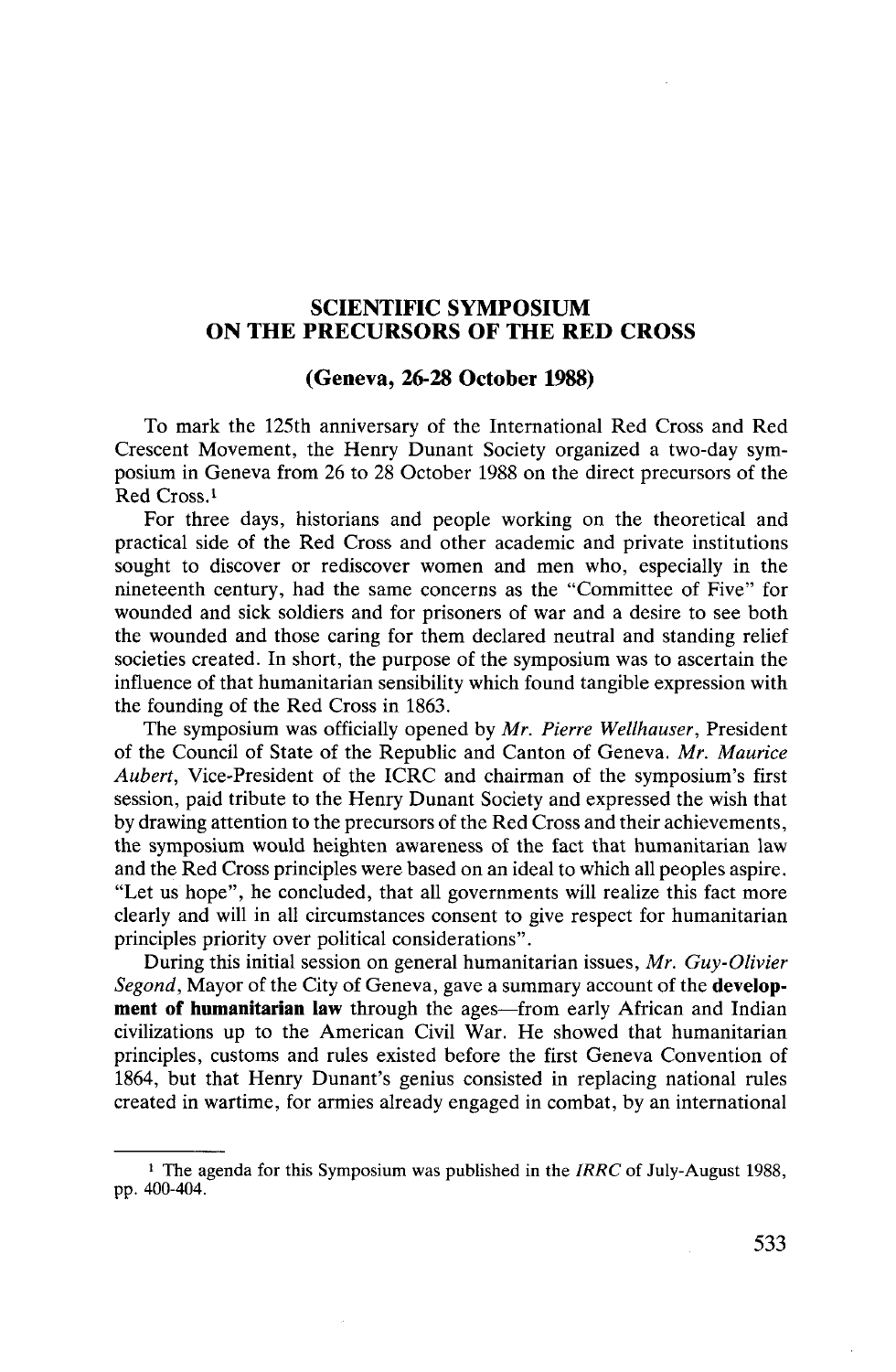treaty ratified in peacetime and based on values which were not merely Christian or European but universal, thus enabling people around the world to retrace the roots of modern humanitarian law in their own history.

*Mr. Bruno Zanobio,* professor of medical history at the University of Milan, in Italy, spoke most appositely on ballistic and other technical innovations which changed military tactics in the nineteenth century, created new problems in **military medicine**—especially **surgery**—and led to new requirements in organizing military medical services.

*Mr. Giuseppe Armocida,* also from the University of Milan, took the opportunity to recall the admirable figure of **Louis Appia,** co-founder of the Red Cross, who devoted himself to war surgery. Prompted by his extensive experience in tending the casualties of revolutionary movements in Europe he constantly sought better ways to treat the wounded. His surgical treatise "The mobile surgeon, or a practical study of wounds caused by firearms" became a classic.

Though still embryonic in the mid-nineteenth century, the humanitarian idea was gradually taking shape during the Sonderbund War in 1847, the Italian Wars, the Crimean War and the American Civil War. The symposium examined this chain of events and their effect on the development of humanitarian law.

In 1847, Switzerland's existence was threatened by the Sonderbund War. Seven Catholic cantons broke the federal pact of 1815 and formed a separate alliance. The parliamentary assembly of Switzerland turned to **Guillaume-Henri Dufour,** made him a general and gave him the task of putting down the secession and re-establishing peace. This he successfully accomplished. *Mr. Dominic Pedrazzini,* head of general services at the federal military library and historical service in Berne, described the humanitarian philosophy and practice of this great military leader, who never exceeded "the bounds of moderation and humanity" and made it a point of honour to limit the effects of war.

Much less well known is the initiative taken by citizens of Zurich at the beginning of the Sonderbund War. *Mr. Werner G. Zimmermann* from the Zurich State Archives described the activities of the **City of Zurich Society,** which was founded to transport seriously wounded soldiers. It was only shortlived, and was dissolved in 1848, but nevertheless heralded the future relief societies.

The Crimean War, in which the Ottoman Empire and later France and Great Britain fought against Russia from 1853 to 1856, was the major 'eyeopener' of the symposium for it revealed that the ravages of that war were caused not so much by the war itself as by sickness—sometimes in epidemic proportions—inadequate medical staff and equipment and the disorganization of the armies' medical services. Individual men and women were to rise against these deficiencies, which caused more victims than the war itself.

To begin with, there was **Nikolai Pirogov,** a humanist and man of science who revolutionized war surgery when he used antiseptics and anaesthesia by ether and chloroform for the first time before and during the Crimean War, especially during the siege of Sebastopol.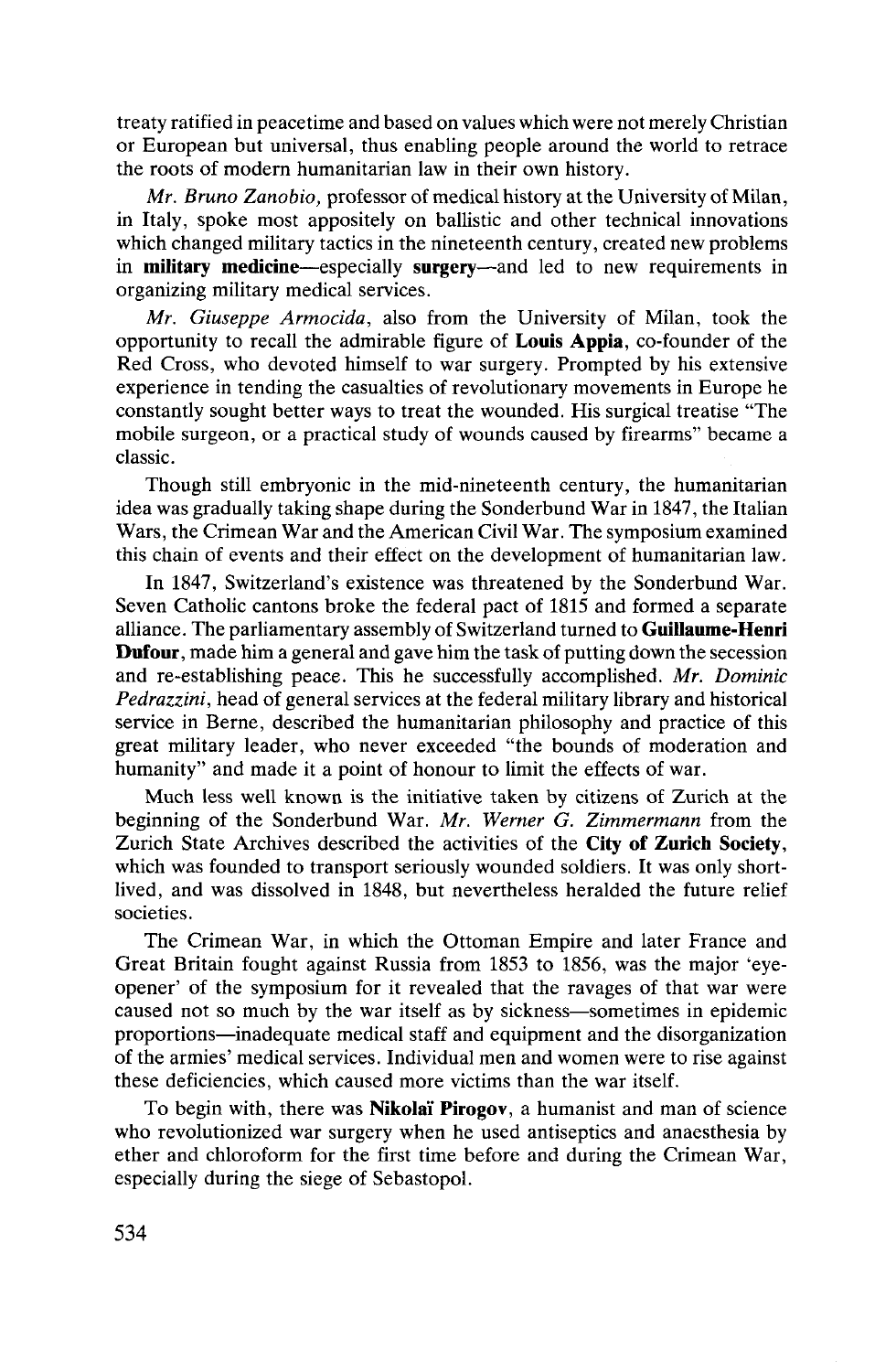What is less well known is that Dr. Pirogov took charge of the nurses from the Order of the Exaltation of the Cross who were working in the area. He doggedly championed the use of women nurses in military hospitals and for the transport of the wounded.

He also strongly defended the idea that the organization of medical services in armed conflicts was of prime importance. He endeavoured to improve the often hopeless situation of sick and wounded soldiers by developing a more rapid system of taking them to hospital. As he wrote, "It is not the doctors but the administrators who play the key part in help for wounded and sick soldiers on the battlefield". A tribute was paid to Dr. Pirogov and his pioneering work by *Dr. Dmitry D. Venedictov,* Chairman of the Executive Committee of the Alliance of Red Cross and Red Crescent Societies of the USSR.

The other great figure of the Crimean War, **Florence Nightingale,** was the subject of two talks, one given by *Dr. Barry Smith,* Professional Fellow in History at the Australian National University in Canberra, and *Sue Goldie Moriarty,* who has edited Florence Nightingale's correspondence.

The two speakers tried to bring out the personality of the "Lady with the Lamp" and to distinguish between legend and reality. A little-known fact is that Florence Nightingale had acquired a reputation in Great Britain long before the Crimean War, when she ran a hospital for poor women in London. Though an angel of mercy towards her patients, she displayed remarkable determination and stubbornness when faced with the sluggishness and even hostility of the military authorities. During the Crimean War, she managed, like Pirogov, to overcome the strenuous objections of the medical authorities and gained access for women nurses to military hospitals. Against all odds, she succeeded in setting up hospitals, dispensaries, and convalescence centres.

In several ways she anticipated the work of the Red Cross when she supervised the distribution of relief supplies and medicines independently of the military and government authorities, ran autonomous nursing services and set up a rudimentary tracing service to inquire into the whereabouts of missing soldiers and inform families of deaths.

But it was also pointed out that Florence Nightingale resolutely remained national in her ideas: paradoxically, she preferred to work under her government's auspices rather than those of some international institution for medical care and relief. Finally, she was sceptical about Henry Dunant's idea that the wounded and sick and the medical personnel caring for them should be accorded neutral status.

Other precursors of the Movement were presented on the second day which was chaired by *Professor Jean-Claude Favez,* Rector of the University of Geneva, and *Mr. Philippe Grand d'Hauteville,* head of the Geneva branch of the Swiss Red Cross. *Mr. Jacques Meurant,* editor of the International Review of the Red Cross, spoke about Prince **Anatole Demidoff,** the Russian philanthropist who was so moved by the isolation and precarious living conditions of prisoners of war that he set up what amounted to a "European humanitarian network" for those taken prisoner during the Crimean War. Thanks to the help of official and unofficial agents in Paris, London, Istanbul and St. Petersburg,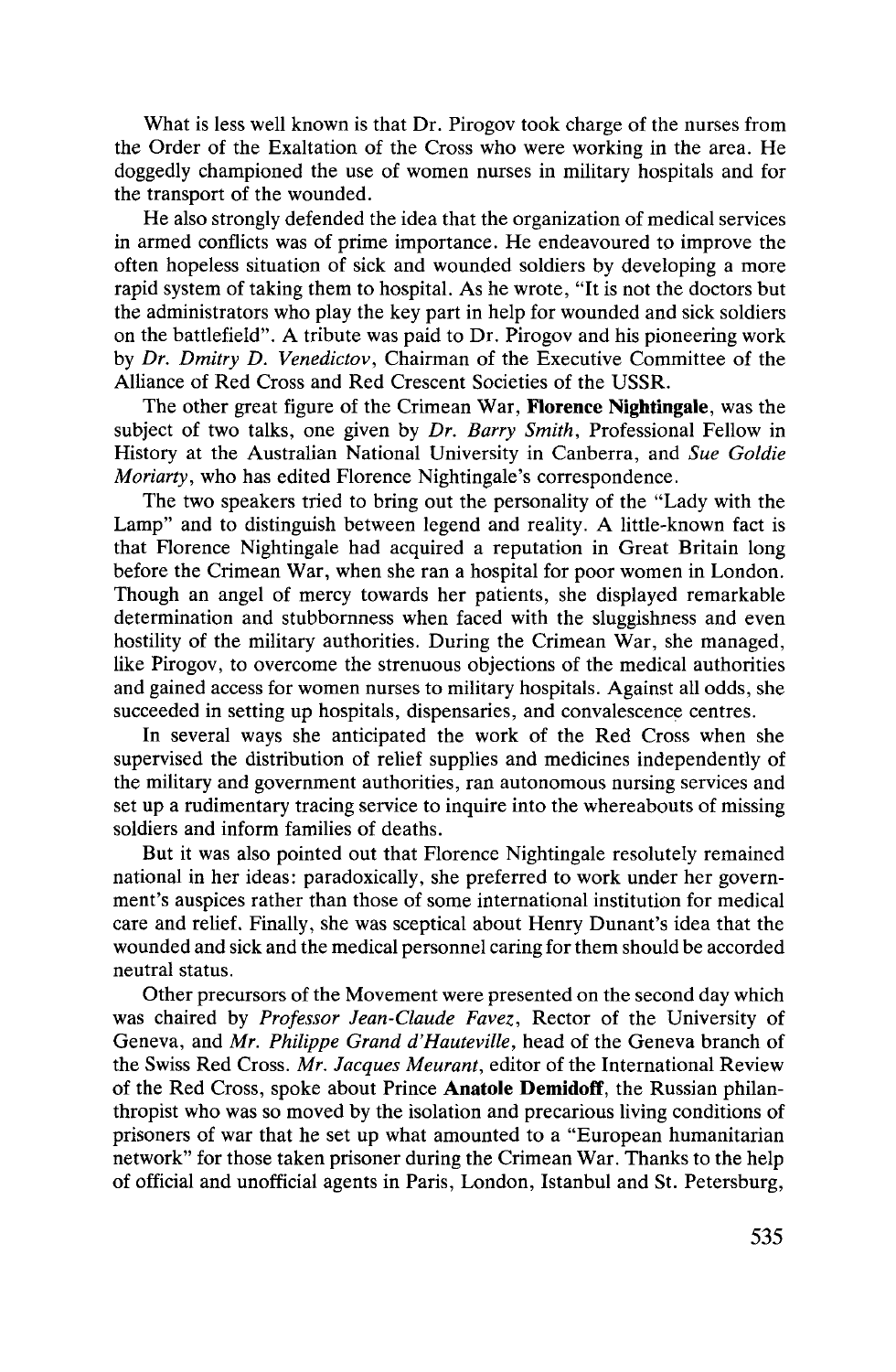he was able to obtain and forward information on the identity, physical and mental state and living conditions of the prisoners, provide them with relief supplies and, above all, give them news of their families. Visits by his agents to prisoner-of-war camps also made it possible to improve the conditions there.

Finally, the accomplishments of Demidoff and his staff in the various places of detention are evidence that the basic provisions of the present Third Geneva Convention already incipiently existed in the practical measures taken by the authorities at the urging of Demidoff and his friends.

There is no doubt that the initiative taken by Demidoff, who devoted himself with equal zeal to the welfare of his own compatriots and that of prisoners of war from countries at war with Russia, both strengthened Henry Dunant's conviction that it was necessary to provide protection for prisoners of war and tempered Gustave Moynier's scepticism about taking a more comprehensive attitude in this respect.

The work of the **Grand Duchess Helena Pavlovna** and her colleagues serves as a good example of the hitherto unknown scale on which women became involved in treating the wounded and sick during the Crimean War. Her accomplishments were described by *Walter Gruber* of the German Red Cross in the Federal Republic of Germany. Those of the Paris-based order of **the Daughters of Charity** of Saint Vincent de Paul who also worked on the battlefields of Algeria, Italy, Mexico and the United States between 1847 and 1863, were related by *Renée Lelandais*, herself a member of it.

An extremely important but little-known initiative was that of medical inspector **Dr. Lucien Baudens** who was sent to Crimea by the French medical service. There he studied the workings of army medical services confronted with epidemics, the effects of new weapons and the working conditions of the military doctors on the battlefield.

Having seen the lack of means to distinguish the doctors from the rest of the military on the battlefield, thus often making them the victims of deadly errors, Baudens wrote "These mistakes would be made impossible if the nations agreed among themselves that doctors and hospital staff would bear a distinctive sign—the same in all armies and all countries—which would make them easily recognizable as such to both parties".

Baudens' report, which contained such a wealth of information and suggestions, came to nothing but, as *Dr. Jean Guillermand,* former medical officer in the French army, pointed out, it must be considered "one of the early manifestations of a demand whose justification was to be fully acknowledged some years later, after other conflicts such as the Italian wars and the American Civil War had shown the urgent need for it to be met".

The needless suffering and death of wounded and sick soldiers during the Italian wars and American Civil War did not escape the attention of world opinion. So what was to be done? **Dr. Ferdinando Palasciano,** a surgeon in the Bourbon army, rebelled against the ban on gathering or treating wounded members of the enemy army. For him, the fact that someone was wounded overrode all other considerations. In 1861, in a paper entitled "Neutrality of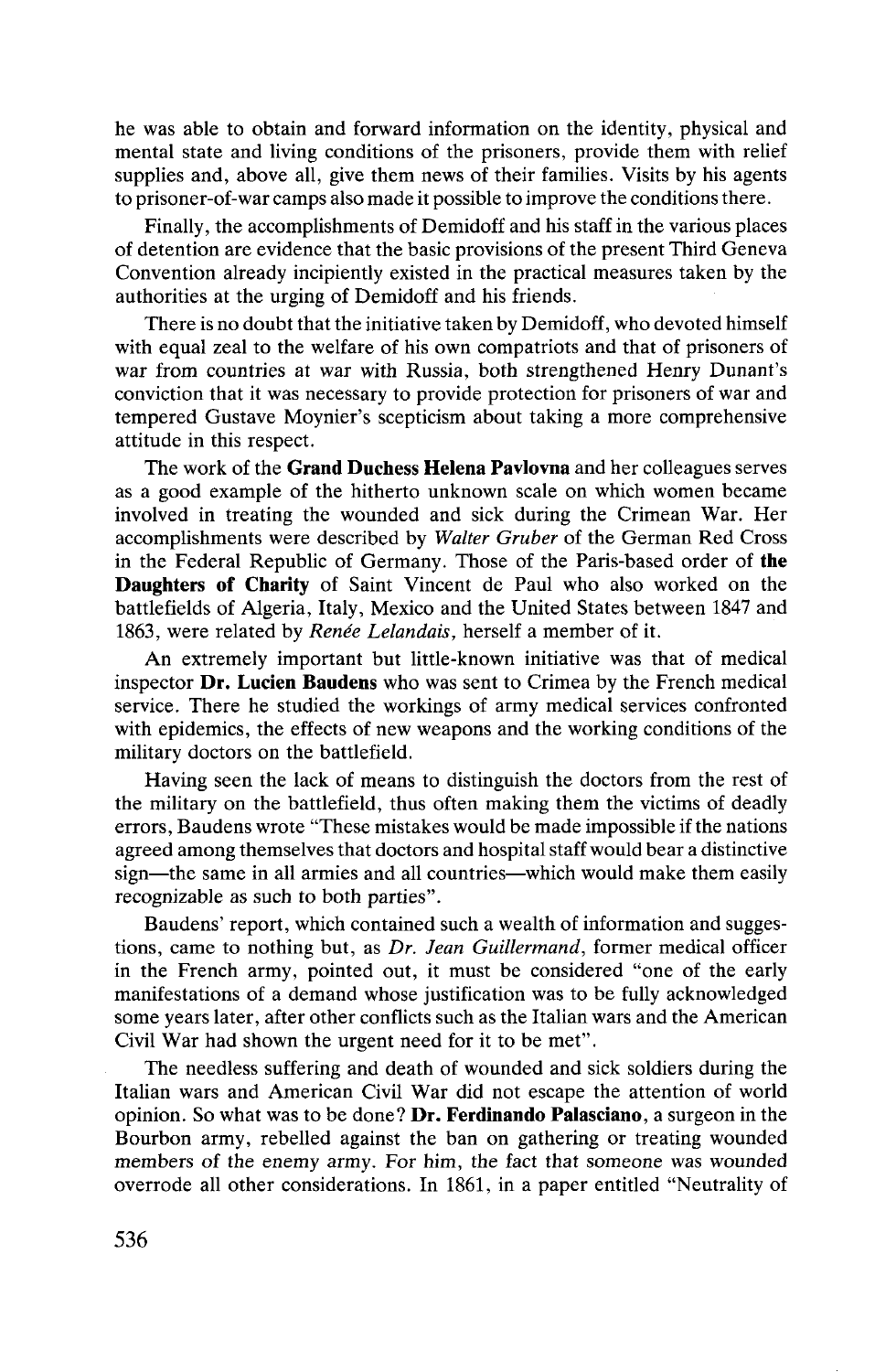the wounded in wartime" delivered to the Pontaniane Academy in Naples, Palasciano said that it was absolutely necessary, in any declaration of war, that governments mutualy acknowledge the principle that wounded or gravely ill combatants are to be considered neutral throughout the period of treatment. But as *Professor Andrea Russo* of the University of Naples pointed out, Palasciano felt it was the responsibility of governments to increase the number of military personnel in order to guarantee proper treatment for the wounded and sick. He felt that the mere setting up of voluntary relief societies, as decided at the 1863 Conference, was insufficient to solve the problem.

Also in 1861, **Henri Arrault,** a French pharmacist, wrote a pamphlet entitled "On perfecting equipment for ambulance services". In addition, he drafted a "Reciprocal agreement between sovereigns" intended to "eradicate the circumstances which can prevent surgeons from carrying out their sacred mission, sometimes forcing them to abandon their patients". Under his proposed agreement, military surgeons would have "immunity" as would objects such as dressing stations. It is curious to note that Arrault's far-reaching proposals, like the work of Palasciano, seem to have been unknown to Henry Dunant. In fact, after the 1864 Diplomatic Conference which produced the first Geneva Convention, Arrault felt wronged on seeing it and protested to the International Committee because the provisions of the Convention were virtually a literal repetition of the provisions he himself had drafted. The "war of the two Henris" was related by *Mr. Georges Lubin,* who published the correspondence of George Sand, the French writer. Lubin described the conciliatory role played by Sand in the controversy.

Another name which should be added to the list of little-known forerunners of the Red Cross is that of **Count Felix de Breda** described by *Mr. Eric Schmieder,* Director General of the French Red Cross. Though he himself had never taken part in large military campaigns, the Count thought about the role which voluntary medical workers could play in coming to the aid of the many wounded strewn on the battlefield. The project for organizing military medical staff which he submitted to the French President Louis Napoleon in 1851 had no immediate effect, but it influenced Henry Dunant and Moynier.

It is equally strange but apparently true that Dunant also did not know the work of **Francis Lieber** on the codification of the law of war in connection with the American Civil War. *Mr. Frank B. Freidel* of Harvard University gave a talk on the life and work of Francis Lieber. Lieber was a specialist in the customary law of war and author of a handbook of political ethics. He was invited by Henry W. Halleck, chief of staff of the Union army, to draw up a list of rules of conduct for the armed forces. These rules were to become "Instructions for the Governement of Armies of the United States in the field" which President Lincoln sent to the army in his General Orders No. 100. These instructions were followed to a certain extent during the American Civil War by the Union and Confederate armies and later served as an inspiration for those who drafted the Hague Conventions in 1899 and 1907.

*Mr. Patrick F. Gilbo,* the official historian of the American Red Cross, spoke to the symposium on the life and work during the Civil War of "the angel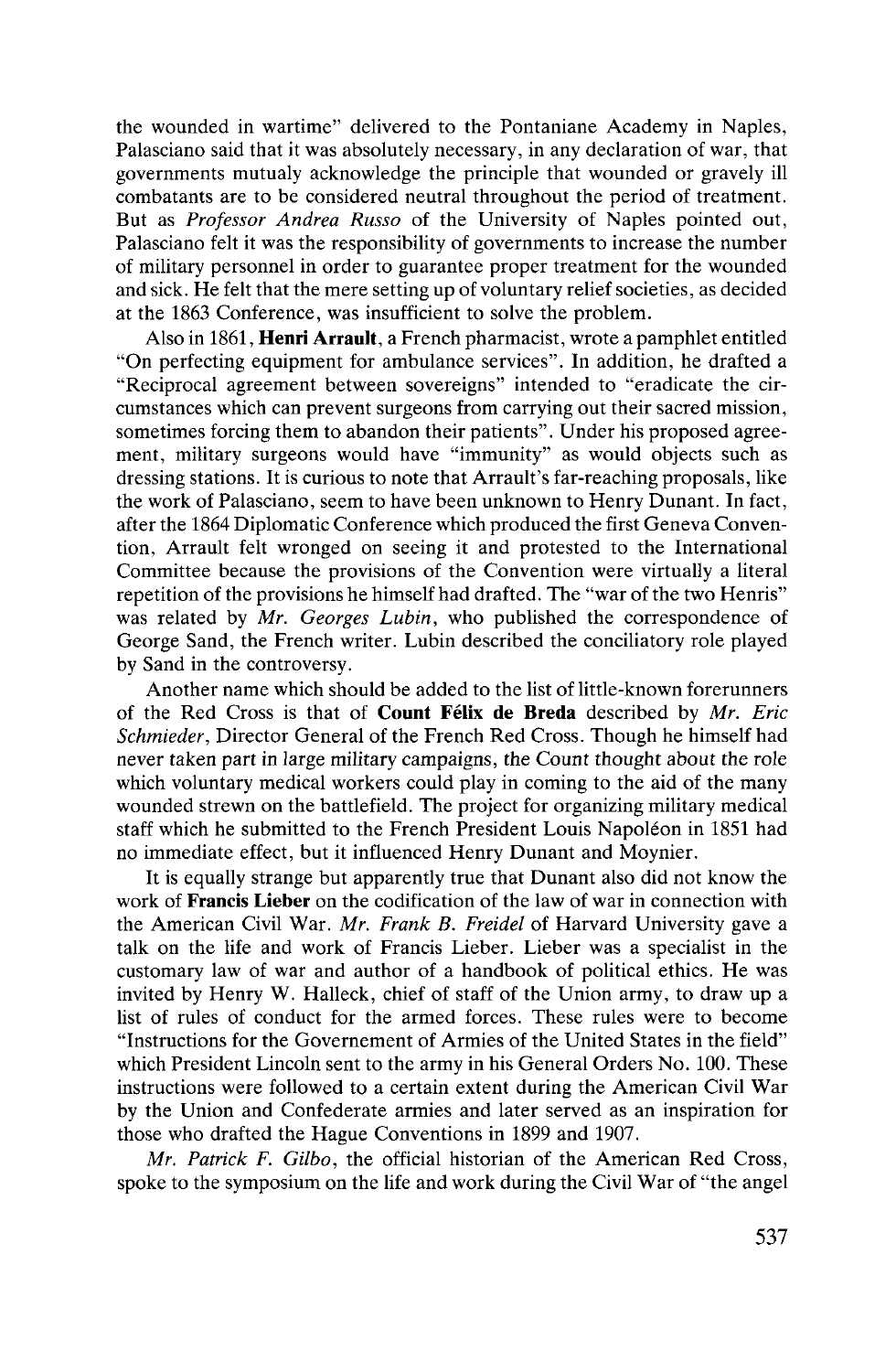of the battlefields"—Clara Barton. Having decided to help soldiers "because she could not be one herself", she comforted and cared for wounded and sick members of the Union army, especially on the battlefields of Maryland and Virginia.

Several private associations did outstanding work during the American Civil War in helping the wounded and sick. *Jane Turner Censer* of the American University in Washington described the work of two rival commissions. One, the **US Sanitary Commission,** was secular and staffed both by paid employees and by volunteers. Its purpose was to ensure that the soldiers were properly housed, fed and clothed and that they received adequate medical care. The other, the **US Christian Commission,** was staffed entirely by volunteers who went to the assistance of soldiers on the battlefield.

Another humanitarian association was the **Order of the Hospital of St. John of Jerusalem.** Professor *Walter Gert Rodel* of the University of Mainz recounted how it had existed since the second century caring for the sick and poor, and in the nineteenth century had extended its activities to the wounded in battle.

The symposium would not have been complete without the presentation of some little-known facts about the Battle of Solferino. Who knows, for example, that in the evening of 24 June 1859 **Don Lorenzo Barzizza,** a Lombard priest, was assigned by the French General Lavalette to organize assistance for the thousands of wounded on the road to Castiglione? Father Barzizza performed real miracles; working day and night, he set up twelve emergency hospitals practically out of thin air and organized medical assistance, comforted the dying and seemed to be there wherever help was needed.

And who could forget the noble figure of **Valerie de Gasparin** with her compassion and high-minded spirit? *Mr. Gabriel Miltzenberg,* President of the Geneva Evangelical Society, described the woman who launched an appeal to help the Crimean War casualties, who wrote to Henry Dunant not long after Solferino "I would dearly love to shake your hand; you are a strong-willed and courageous young man". Dunant, having found in Valerie de Gasparin an understanding person to whom he could speak of the carnage of Solferino, had asked her for help, donations and volunteers in order to assist the dying and sick. The Countess hastened to forward to the French and Swiss press excerpts from Henry Dunant's messages describing the human distress he had seen in all its horror. These messages foreshadowed *A Memory of Solferino:* "I have been looking after the wounded of Solferino in Castiglione for the past three days and by now I have done what I can for over a thousand of the poor wretches. We have gathered 40,000 wounded but there are not enough doctors —there are only several peasant women, prisoners in reasonably good shape and myself who are doing our best to replace them" *(Journal de Geneve*, 9 July 1859).

Such **information** and **comments** from the **Geneva press** were the subject of a talk given by *Mr. Andre Durand,* former ICRC delegate general, who spoke about the position of the major Geneva newspapers on the Sonderbund War, press reports on the Crimean War (especially sanitary conditions and medical services) and finally on the Italian Wars and the appeals made by Appia and Dunant.